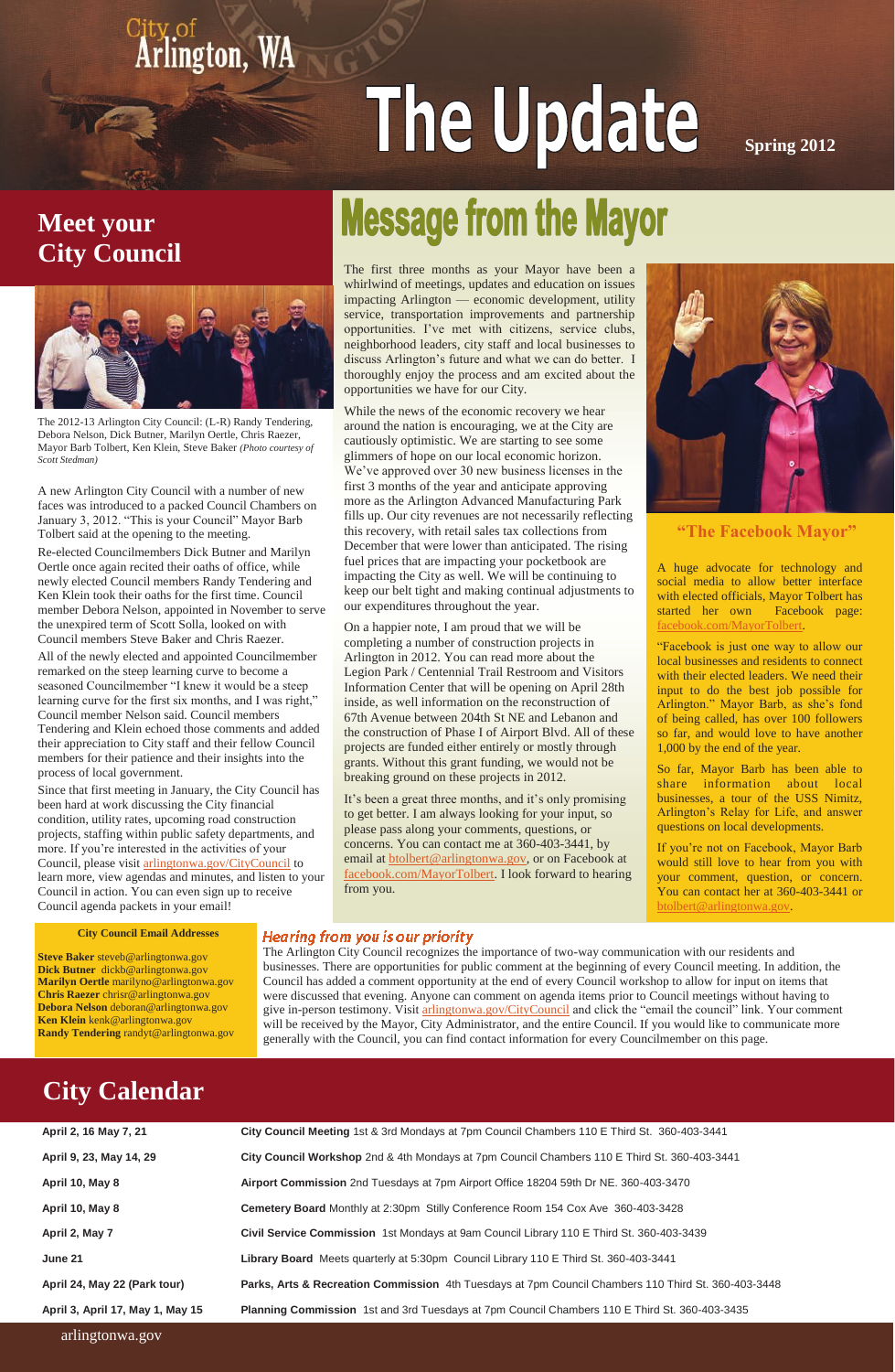## **Restroom &Visitor Information Center Facility Nears Completion**



In December, the City of Arlington approved a binding site plan to redevelop the former home of Meridian Yachts, which shut down in 2008. This allowed Arlington Advanced Manufacturing Park LLC to purchase the nearly 33-acre site and turn it into a manufacturing park that caters to Boeing suppliers. The site sits just across the street from Arlington Municipal Airport and has 14 buildings plus an additional 8 acres that formerly served as a parking lot. The new owners expected to take three years to fill up the site, but they already have 50% of the site under contract and another 40% in negotiations in less than three months. The developers are marketing the buildings to aerospace and emerging technology manufacturers, as well as engineering firms. Most of the buildings are already set up for manufacturing, which has been a huge draw for firms. This is great news for Arlington — buildings that once housed over 800 employees will be filling up in short order!

According to Brent Nicholson, owner of Arlington Advanced Manufacturing Park, LLC, Thain Boatworks, Inc., T E Mini Structures, LLC., and Aerospace Defense, Inc. will be moving into their new spaces in the coming months.

## **Businesses moving to Arlington Advanced Manufacturing Park**

## **Volunteer News**

#### **National Volunteer Week**

April 15th through April 21st is National Volunteer Recognition Week in the United States. The City of Arlington will be taking the opportunity to recognize our 50- 100 volunteers that have helped make Arlington such a special place over the years. Council will be adopting a special proclamation to recognize their achievements in 2011 on Monday, April 16.

With all the funding now secured through grants and donations, LoneB Construction was awarded the bid and broke ground in December. The facility is now nearing completion and the City is preparing to officially open the building to the public on Saturday, April 28, 2012. For more information on the event, visit [www.arlingtonwa.gov/recreation.](http://www.arlingtonwa.gov/recreation)

#### **Jenft appointed new volunteer coordinator**

Maxine Jenft, Arlington Cemetery Advisory Board member and Police Volunteer, has recently accepted Mayor Tolbert's invitation to become the City's new volunteer coordinator. Interested in volunteering for the City? Contact us at [volunteer@arlingtonwa.gov](mailto:volunteer@arlingtonwa.gov) or 360-403-4673.

#### **Adopt a Park Program in Full Swing**

The City operates 17 parks that include over 183 acres and about 8 miles of trails. Four of those 17 parks, Legion, Terrace, Centennial, and Quake/ Evans Ball fields have been adopted by local community groups, businesses and sports leagues. Are you part of a group that would like to adopt-a-park? We'd love to have your help! Contact Paul Ellis at pellis@arlingtonwa.gov or 360-403-4603 to learn more about the program or to adopt your local park.

The main development in the City at this time is occurring at Magnolia Meadows located off of 172<sup>nd</sup> Street near Highway 9. The Building Department has issued 66 new single family home permits for this subdivision in the past few months. This development has 82 lots that have most of the infrastructure already completed. Encore Homes purchased the lots and has maintained a steady pace of building new homes ranging from 1,500 sq. ft. to over 4,000 sq. ft.

The long wait is almost over! Since the move of the Chamber and Visitors Information Center in the early 2000s, the community has been asking for the City to construct a facility in the downtown corridor to accommodate the some 300,000 annual users of the Centennial Trail and the thousands of tourists that flock to Arlington for our annual events. Over the years, City staff has applied for grants from the state and federal government, Burlington Northern Railroad, and Snohomish County, with little success.

In 2011 the City's luck changed. Representative Kirk Pearson championed the project and secured \$110,000 in grant funds from the State Capital Budget. The City also obtained \$48,000 in Hotel-Motel tax grant funding and \$5,000 from the Burlington Northern Railroad Foundation, plus a \$1,000 private donation.

## **Curious about Police Activity?**

Are you curious about what types of crimes your Police Department is responding to? Or where crime is occurring in Arlington?

The Arlington Police Department and Public Works GIS staff have teamed up to provide the public with a map of the City that shows where crime is

occurring in town. These maps are updated twice a month. You can find this information on our website, visit [www.arlingtonwa.gov/CrimeMaps.](http://www.arlingtonwa.gov/index.aspx?page=338)

Also available on the website is a weekly report produced by the Arlington Police Department. Visit [www.arlingtonwa.gov/CrimeReports](http://www.arlingtonwa.gov/index.aspx?page=228) to view the weekly updates.



## **Community Development Corner**

#### **New Development & Businesses Coming to Arlington**

The City welcomes the following businesses to Arlington which recently open their doors: Panda Express, Northwest Spa, Jersey Mike's, Razzals Bar & Grill, Hubb's Pizza & Pasta, Sprint, and GameStop. Coming Soon: Radio Shack, Cascade Skagit Health Alliance and JBS Gas Services.

#### **Building Department**

The Permit Center has gone paperless! The Building Official is now using an iPad to schedule and complete inspections in the field. By taking advantage of this latest technology the City will be able to save several man hours every day by eliminating the need to hand write inspection slips. The Permit Center will also be connecting the Permit Tracking system to the City's web page so citizens will be able to view and track the progress of their permits online.

#### **West Arlington**

The West Arlington Form-Based Codes (WASA FBC) and Transfer of Development Rights Project is moving forward as scheduled. As discussed in a previous edition of Arlington Update, the goal of the FBC/TDR project is create a 'sense of place' for the community, allowing for a variety of welldesigned commercial and residential uses, and saving the Stillaguamish River Valley by transferring development rights to the WASA. The first draft of the

FBC was unveiled at a public open house in January, the second of such meetings held to gather public feedback on the new code. The City's consultant from MAKERS Architecture and Urban Design presented visual concepts of what development may look like along Smokey Point Boulevard. The final drafts are expected to be presented this spring, with final adoption of the code later this summer.

#### **Riverfront Master Plan**

Community Development staff, along with community members and stakeholders, have formed a subcommittee for discuss the future development potential along the south banks of the Stillaguamish River. The subcommittee will explore various topics during the formation of a Riverfront Master Plan, including but not limited to economic development, zoning/land use, commercial/residential development, design standards, recreational/ environmental/art, open spaces and marketing efforts. The subcommittee will be meeting during the initial start-up and public meetings will be scheduled later in the year to gather public input on the Master Plan. Stay tuned!

#### **Sign Code Update**

A subcommittee consisting of city officials and local professionals are currently working on an update to the city's sign code. Sign codes regulate the type and size allowance given to signage for local businesses and residential uses. The City is proposing to create 'sign code zones' which would have different regulations based on location within the City. The concept is to have more consistent signage within specific areas of the city, while still allowing flexibility for property owners. In addition, a user friendly handbook is being considered to help non-professionals understand the sign code regulations.



Volunteers learn how to fill sand bags during a training event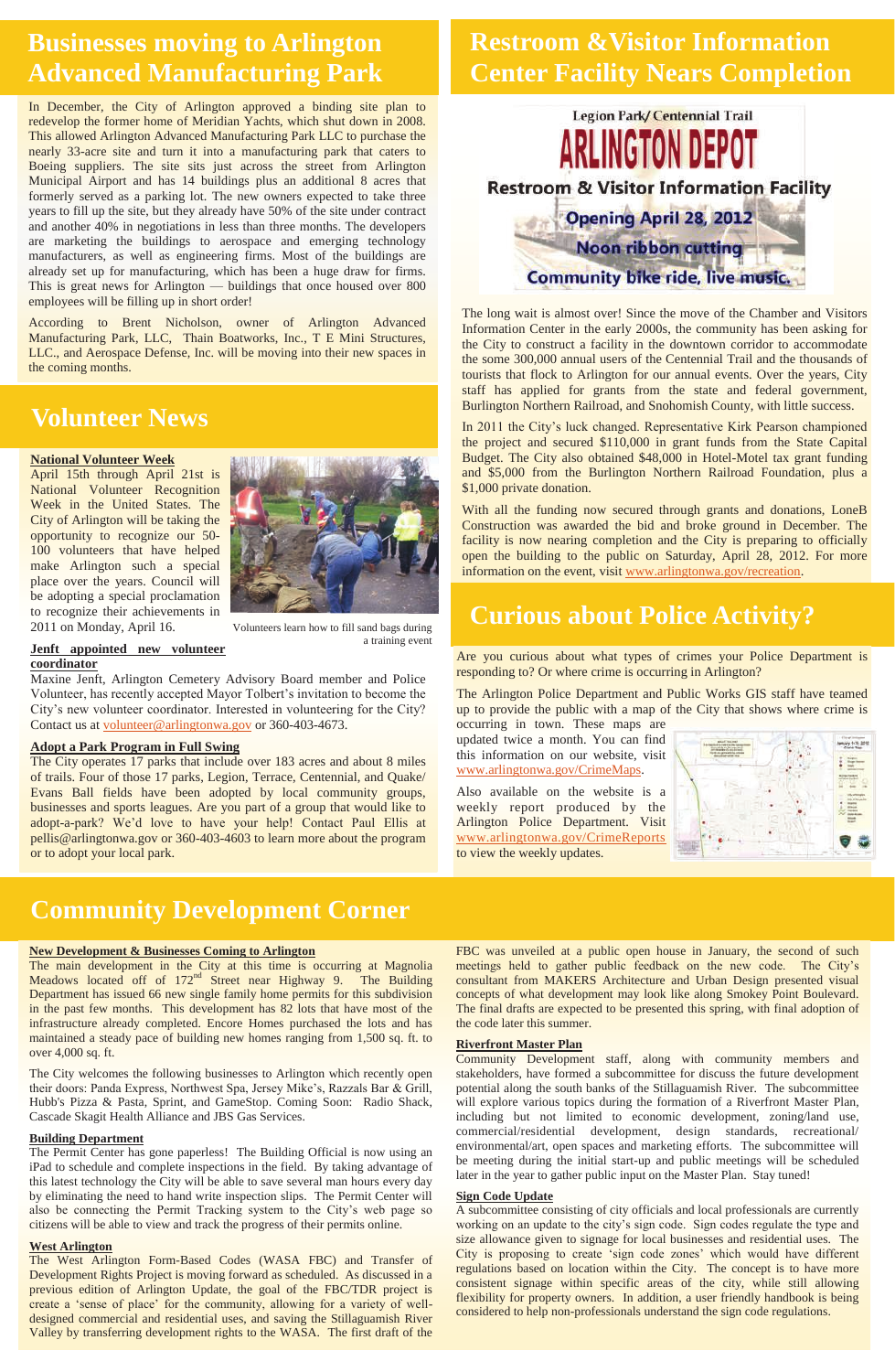Spring in Washington always means the start of the road construction season. The City is preparing for three major road construction projects in 2012 that will have an impact on our residents and businesses. **Road construction updates will be available online at [www.arlingtonwa.gov.](http://www.arlingtonwa.gov) To receive them in your email, sign up for updates by clicking on "sign up enotification.**

#### **Roundabout at SR9 and SR531**



The first project is the installation of a roundabout at the intersection of SR 9 and SR 531. The Washington State Department of Transportation expects the contractor, Interwest Construction Inc. of Burlington, to break ground on the \$5 million project in May. The

intersection will be converted into a two lane roundabout to help make it easier to turn on and off both highways and keep traffic moving through the intersection. The project is expected to conclude by the end of the construction season. The city of Arlington has installation of water and sewer lines included in the project, so the work will be completed while the roadway is open. The utility lines are needed to bring additional capacity to the City's system and will allow future development to occur at the SR9 and SR 531 intersection.

#### **67th Avenue NE Reconstruction Project—204th St NE to Downtown**



The second project is reconstructing the last remaining segment of the highly traveled 67th Ave NE. The project will be a mile long, full reconstruction of  $67<sup>th</sup>$  Ave NE with curb, gutter, sidewalk, stormwater improvements and installation of the final leg of the Centennial Trail within the Arlington City limits. The City has recently completed acquiring all of the right-of-way and easements needed to begin

construction. The project will go to bid in April and construction should begin in May. The City was awarded \$6 million from the state Transportation Improvement Board to construct the project. Combined with additional mitigation dollars from local development projects means the City can construct this critical project in 2012. Those that travel 67th Ave NE daily are encouraged to sign up for regular construction updates from the City by going to the City's website at **[www.arlingtonwa.gov](http://www.arlingtonwa.gov)** and click on "sign up enotification". Regular updates will also be posted to the City's Facebook page, [facebook.com/ArlingtonWA](http://www.facebook.com/ArlingtonWA) and Twitter feed, [twitter.com/ArlingtonWA.](http://www.twitter.com/ArlingtonWA)

#### **Airport Boulevard, Phase I**



The third project will install the first phase of Airport Boulevard which will eventually provide a north-south connector on the Westside of the Arlington Municipal Airport. The development of this road is crucial to development of the Arlington Business Park and alleviating pressure on SR 531 (172nd St. NE). This project is being made possible by a \$450,000 grant from PSRC and an additional \$600,000 from Arlington Municipal Airport and Transportation Improvement funds. If additional funds are secured, Phase II of the project will also be completed by the end of the construction season.

The project will be bid in April and construction will begin in May. The construction should be concluded by August, as the contractor will need to take a two week break at the start of July to accommodate the Arlington Fly-In, which starts July 11th. The project should not have much impact on the general traveling public.. Regular construction updates from the City will be available on the City's website at [www.arlingtonwa.gov,](http://www.arlingtonwa.gov) the City's Facebook page, [facebook.com/ArlingtonWA](http://www.facebook.com/ArlingtonWA) and Twitter feed, [twitter.com/ArlingtonWA.](http://www.twitter.com/ArlingtonWA)

## Road Construction Projects Set to Begin 2012 Water Rates Remain at 2011 Levels

In March 2010, the City of Arlington approved the purchase of 150 acres of lowlands adjacent to the Stillaguamish River to establish the Country Charm Recreation and Conservation area. This was a rare occasion for a small city to get a huge area of green space for a long list of uses, including nature trails, an off-leash pet area, a campground, and water rights. The water rights from the property, combined with recent additional purchases from the Neunzig farm, the Arlington Cemetery, and others has translated into additional water that the City can pull from the Stillaguamish River. In addition, thanks to the incredible amount of research and work by our staff, the City was able to have a 1939 water right restored by the Department of Ecology. With the restoration and purchase of water rights the City will be reducing its water purchasing from PUD and saving an estimated \$180,000 annually. The City also paid off a loan it had received in 1998 to build the Burn Road water pipeline to draw water from the PUD, saving an additional \$40,000.

In February, the City Council was able to pass along the savings to our utility customers, and unanimously voted to not increase water rates. The savings is directly credited to an increase in the amount of water produced by city wells and the resulting reduction in the amount of water Arlington buys from the Snohomish County Public Utility District and the early repayment of a loan. The city has been working for several years to buy more rights to water in the Stillaguamish River watershed. These savings, combined with reduced water usage from you, our utility customers, were passed on beginning in the February 2012 water bill.

"This is great news for the citizens of Arlington and it's wonderful that we can pass that savings along to you" Mayor Tolbert stated after the vote.



Country Charm Recreation & Conservation area. Water rights from this area means lower utility rates for our customers..

## Budget Reductions Force Changes to Street Sweeping Schedule

Due to recent reductions in city staffing, all city streets will be swept once every two months. The City has been divided up into nine distinct areas and sweeping occurs on a regular schedule within each area. For instance, our major arterials (67th Ave NE, 59th Ave NE, Smokey Point Blvd.) are all swept on the same day. On a different day, crews will sweep residential streets in Smokey Point, or the streets in Crown Ridge. Sidewalks will also be swept as part of our sidewalk maintenance, blowing any sand into the street for collection by the street sweeper. This maintenance is usually done within a day or two of the street Arlington's street sweeper heads being swept.



Street sweeping is done for three distinct reasons: reducing pollutants in stormwater, reducing repair costs, and enhancing our quality of life. Street sweeping is becoming increasingly recognized as a first – and very important – step to removing storm water runoff pollution. Sweeping and cleaning is proven to reduce pollutants in downstream receiving waters, like Portage Creek and the Stillaguamish River by more than 75% . In addition, when sand, grit and other smaller debris is allowed to accumulate on roadways, the road surface becomes more slippery and can contribute to a higher risk of accidents. This debris is also abrasive and can shorten the useful life of pavement, as well as the length of service time of any sealcoating, patching, or striping. Finally, it encourages citizens take more pride of ownership in their locale and tend to throw less litter from their vehicles.

For more information on the new street sweeping schedule or to find the route in your neighborhood, visit [www.arlingtonwa.gov/streets.](http://www.arlingtonwa.gov/index.aspx?page=251)

up Woodlands Way as crews sweep the streets of Gleneagle.